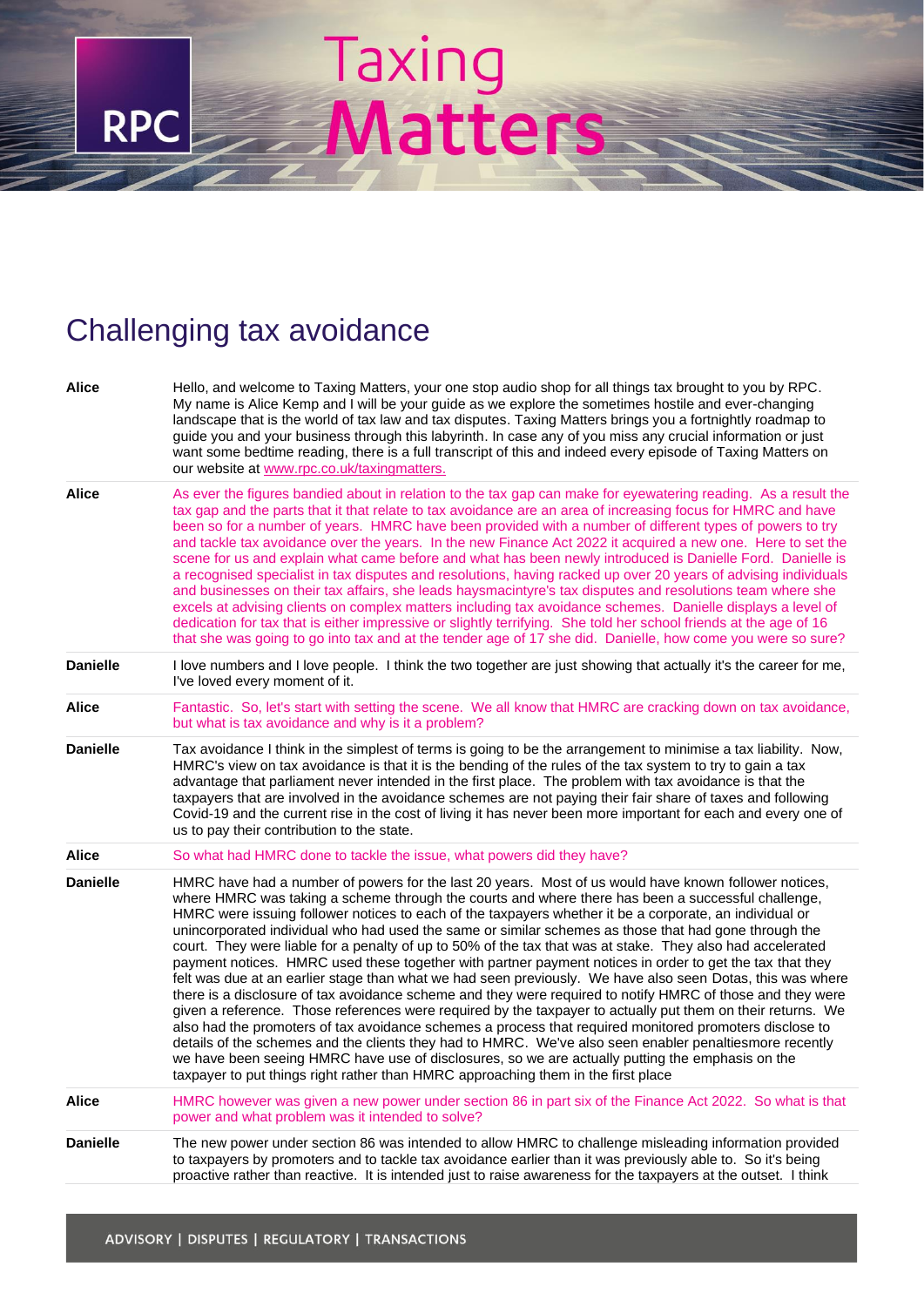what we were finding was a number of promoters were saying that they were being successful in a number of schemes, they'd been there and done it before and then selling these schemes on the back of that and so it's just to raise that awareness and get taxpayers on the front foot. Alice So how does it work? **Danielle** What is going to happen is they are going to be informing taxpayers of the risks associated with the schemes so that they can avoid entering them at the outset or exit them have they already entered into such schemes and what they are going to be doing is publishing details which will include information identifying promoters of the schemes or even connected persons and I think that is quite interesting in this legislation. One of the guidance parts also states that anyone and authorised officer suspects of being a promoter or a connected person will be identified so this could be quite far reaching, so it's going to be interesting seeing how they are going to be implementing it. The information is actually going to be published on the government's website, they are going to be sending letters direct to taxpayers and they are going to be using other channels that HMRC believe appropriate to reach the widest audience Specific information may be published, nothing's been stated in any of the revenue's guidance at the moment so we don't know exactly what it will be but we've got indications from previous legislation. We know that they normally issue the publication of someone's name, address, the trading name together with a description of their business together with any other details that HMRC believe is necessary in relation to the avoidance that is taking place. **Alice** You mentioned their guidance, how have HMRC said that they are going to use this power? **Danielle** They are actually going to be using this power by having an authorised officer, doesn't necessarily have to be one person, but it could be a collection of officers at HMRC. The authorised officer of HMRC are going to have the power to inform taxpayers of those they believe are promoting tax avoidance schemes or are connected to those in relation to tax avoidance. This is going to be a really powerful tool for HMRC because they are the ones who are in control, they don't have to apply to tribunal to enable them to enact this power, they can do it themselves, that could be both worrying and that could be a good thing. I think it could be a good thing because it just allows them to have that proactive action at the outset of actually trying to address the issues that we are currently facing. One of the things we have been seeing as well is going to be writing to the promoters, or the connected person. They are only going to have 30 days to respond. **Alice** That's a short timeframe. **Danielle** That is a very short timeframe, especially at the moment with the postal system, I think we've been seeing letters coming through from HMRC two weeks later after they have been addressed and I think that could truly be a problem for people to actually make their representations within that time. **Alice** The power is a very broad one and has the potential to create huge impact. What do you see as being some of the issues which could arise? **Danielle** The issues that we've got is the possibility of HMRC naming and shaming the wrong people. We've only got 30 days to make our representations, we know with the postal system we are already experiencing delays in them coming through, it doesn't give enough time for an individual to fully address what is being proposed in the letter to them and make their representations for HMRC. If HMRC gets it wrong we are going to see a number of innocent people having their names put out there for everybody to see and even though HMRC have the power to redact that and take it away, once it's out there you can never truly take it back and I think that's what we've seen with the use of social media over the years. That's one of my key concerns, I think what we've seen with the CIOT and the ACT, they've also made representation, they have high standards that are expected of each of their members, should one of their members be named and shamed will it have an impact on their career once it's out there, that's my true worry, actually how HMRC are going to be using these powers and are they going to use them in the right way and directed at the right people being those promoters who are aggressive rather than our tax advisers who are trying to do the right thing and adhere to the standards. Another point to consider is legal professional privilege, a notification that is sent to a legal professional may have legal professional privilege applicable. We recommend that that is stated in any representations that are made to HMRC, it may have no impact on it itself but it will prevent representations being made and that could be something that is going to be a tricky subject for those making the representations and how HMRC actually apply those rules. **Alice** If a person does find themselves being provided with a notice that HMRC do intend to publish their details what should they do? **Danielle** First things first, contact a professional adviser, as soon as the letter lands on your doorstep make contact and do so immediately. As we said we've only got 30 days to do all of the work and make the representation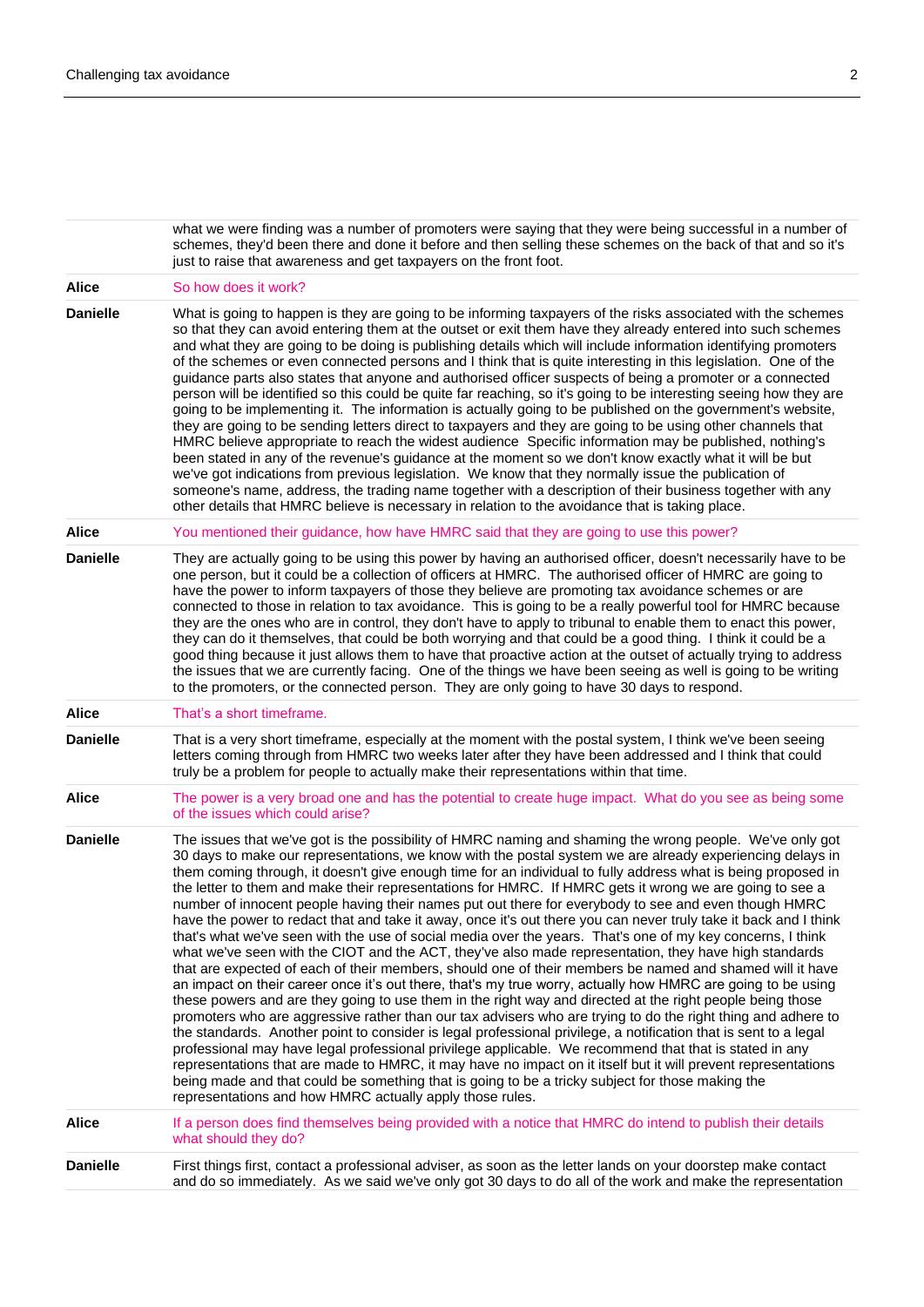to HMRC, it doesn't allow a lot of time so time is of the essence. Please make sure that you contact the professional adviser to make sure we get a response through to HMRC within the 30 days. Outside that time limit we still don't know how HMRC are going to be flexible, if there's going to be a flexibility at all, so we just adhere to the rules now and then we can see actually how it unfolds when the legislation is used by HMRC in the coming days, weeks, months and years. In the early 2000s HMRC used to repay the tax on the submission of a claim to HMRC prior to opening an enquiry, now, HMRC changed those rules around 2010 to stop making the repayments on the submission of the claim and to wait until the outcome of the enquiry had been agreed. This had a huge impact on taxpayers because those who submitted claims right out the outset of these tax avoidance schemes was receiving the money straightaway and are now seeing that there's huge interest liabilities accruing, one of the things, it was just a change of policy, it didn't even need legislation, it was just actually how they were processing those claims. A further concern would be how heavy handed HMRC are going to be in implementing this guidance. What we don't want to see is them using the guidance to tackle legitimate tax planning by tax advisers who are going about their day to day business, adhering to their membership's regulations and guidance, what we want to see is it just used against those how are out there to defraud the state effectively and to make money off the back of it, that's what we want to see this guidance used for. Another concern that I've got is in relation to those connected to the promoters, how far reaching is that going to be? Could that be the receptionist on the desk who's in the office, could that just be the secretaries or is it those who are actually helping implement the avoidance schemes, those who are going out and actually selling the avoidance schemes to the taxpayers. We're not going to know that until they start enforcing it but I just think it's another thing of interest for us to be looking at, how far reaching are the connected persons to these promoters under the guidance.